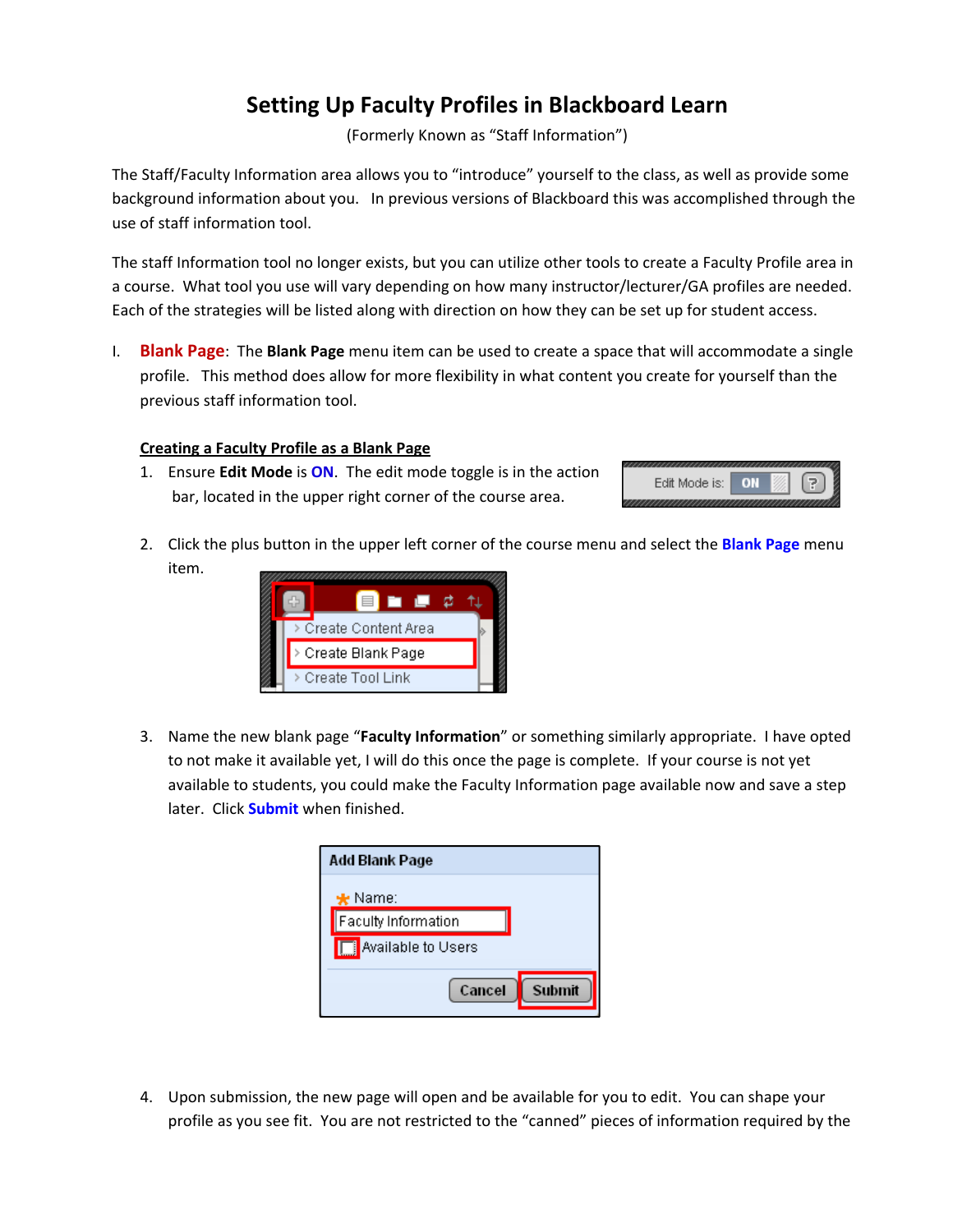previous staff information tool. I did, however, use the textbox tools to create a profile very similar to the old staff information area.



- 5. Configure other options and click **Submit** when finished.
- 6. A sample of this method can be seen in the **Blackboard Faculty Resource** section by accessing the "**Faculty Information"** link under the Samples subheader.
- II. **Content Area**: A **Content Area** menu item can be used to create a space that will accommodate multiple profiles. This method does allow for more flexibility in what content you create for yourself than the previous staff information tool.

#### **Creating a Faculty Profile with as a Content Area**

1. Ensure **Edit Mode** is **ON**. The edit mode toggle is in the action bar, located in the upper right corner of the course area.

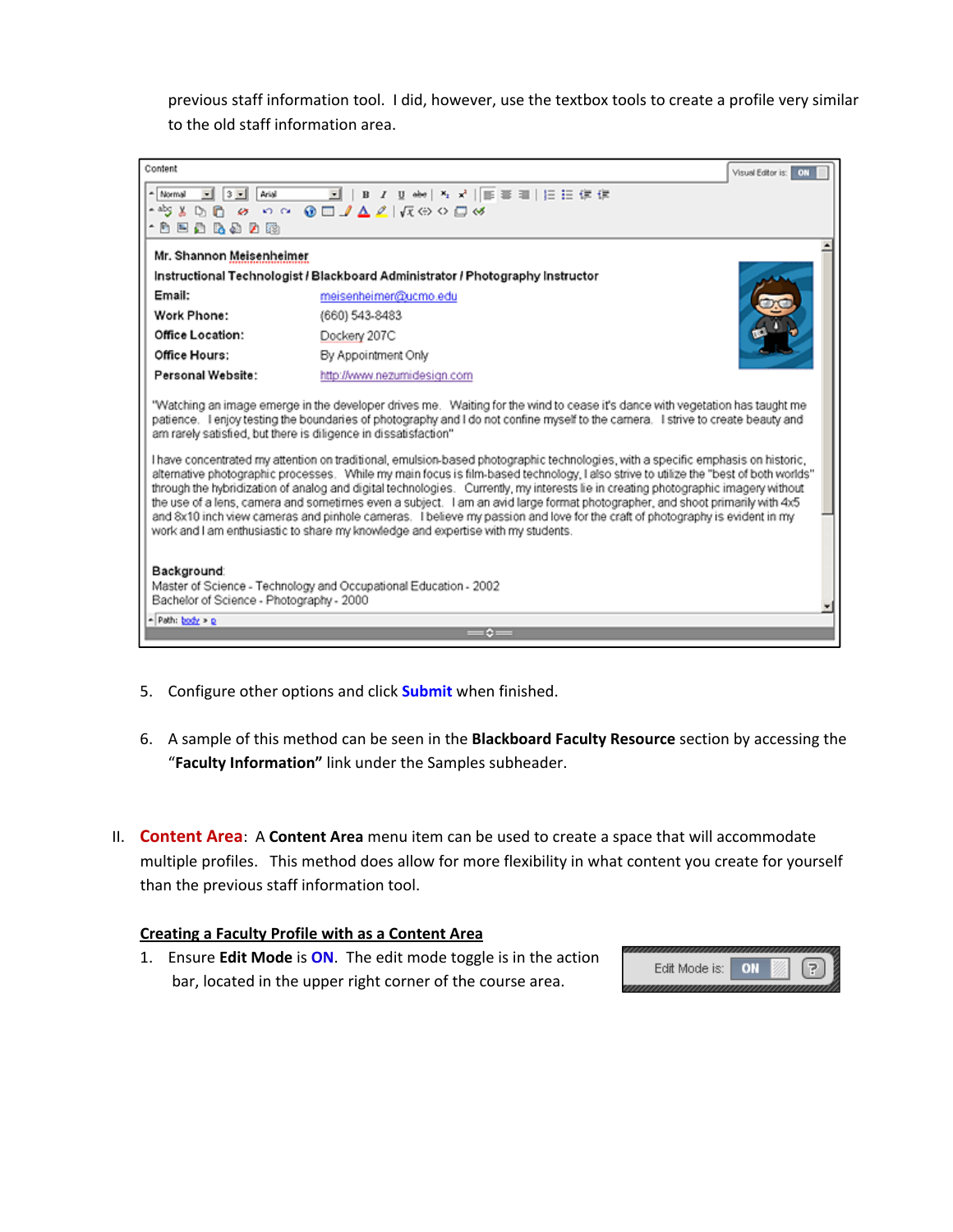2. Click the plus button in the upper left corner of the course menu and select the **Content Area** menu item.



3. Name the new content area "**Faculty Information**" or something similarly appropriate. I have opted to not make it available yet, I will do this once the profiles are complete. If your course is not yet available to students, you could make the Faculty Information area available now and save a step later. Click **Submit** when finished.

| <b>Add Content Area</b>     |  |
|-----------------------------|--|
| $\bigstar$ Name:            |  |
| Faculty Information         |  |
| <b>T</b> Available to Users |  |
| Cancel                      |  |

- 4. Upon submission, the new content area will be the last item in the menu. You will need to click the new menu item to add content to it.
- 5. Once inside the new, empty content area, you will need to make a decision on how the profiles are to be displayed. You can create folders here if you will be separating GA or Guest Lecturer profiles from those of the instructor(s).
- 6. To create folders use the **Content Folder** content type from the **Build Content** menu button.

| <b>Build Content</b> | <b>Create Assessment</b> | <b>Add Interactive Tool</b> |
|----------------------|--------------------------|-----------------------------|
| Create               | New Page                 | Mashu                       |
| <b>Item</b>          | Content Folder           | Flickr                      |
| File                 | > Blank Page             | Slide                       |
|                      |                          |                             |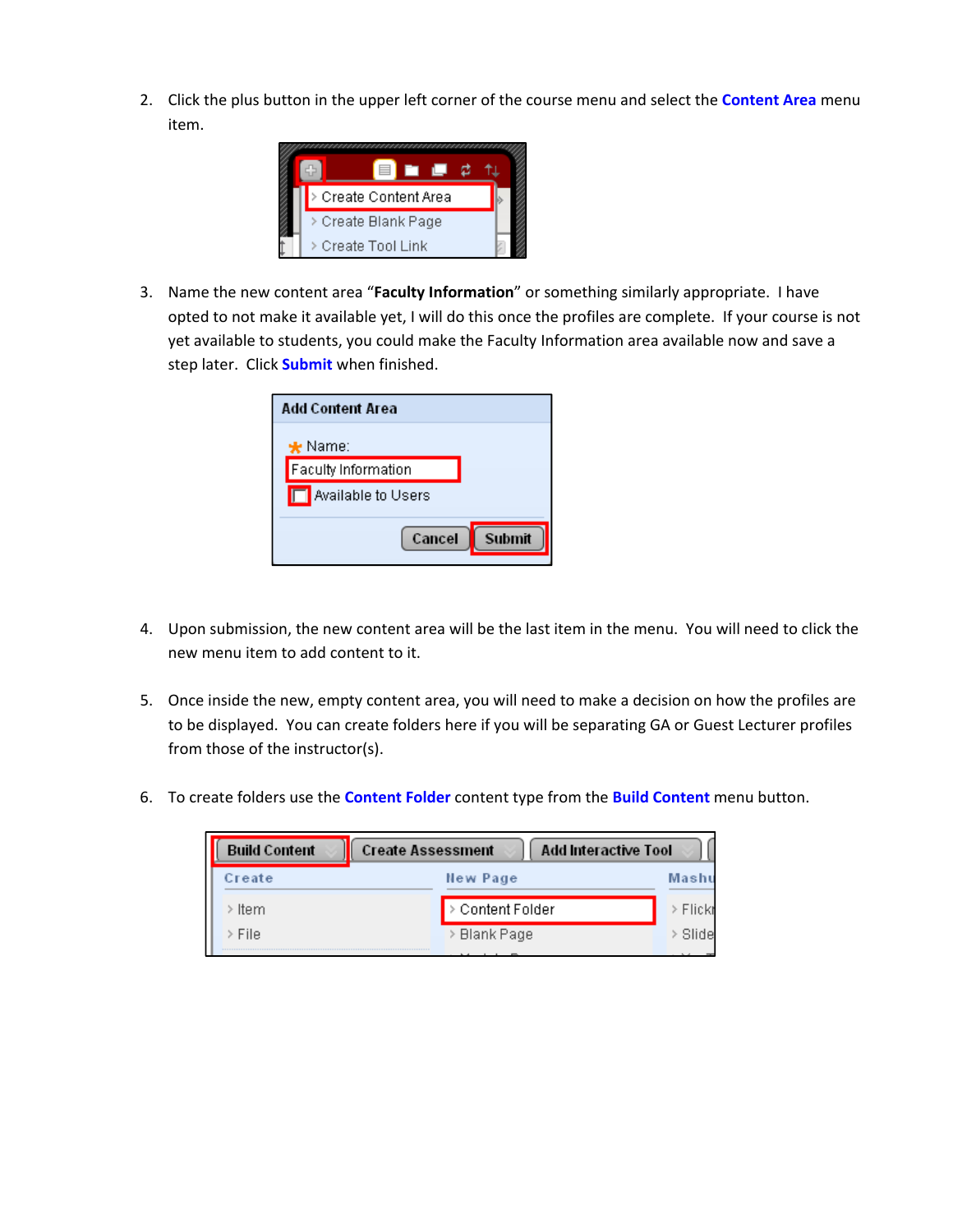7. You can add the individual profiles 1 of 2 ways, depending on how you what them to be viewed. Use **Blank Pages** to present the students with a list of profiles, using faculty names as the list items, or use **Items** to display the actual profiles together as a list. I will demonstrate both…

## a. **Blank Pages**:

1. Select **Blank Page** from the **Build Content** menu button.

| <b>Build Content</b> | <b>Create Assessment</b> | <b>Add Interactive Tool</b><br>Ass |
|----------------------|--------------------------|------------------------------------|
| Create               | New Page                 | <b>Mashups</b>                     |
| <b>Item</b>          | > Content Folder         | > Flickr Pho                       |
| File                 | <b>Blank Page</b>        | SlideShar                          |
| Audio                | > Module Page            | YouTube                            |

2. The new page will open and be available for you to edit. Provide a name and you can shape your profile as you see fit. You are not restricted to the "canned" pieces of information required by the previous staff information tool. I did, however, use the textbox tools to create a profile very similar to the old staff information area.



3. Configure other options and click **Submit** when finished.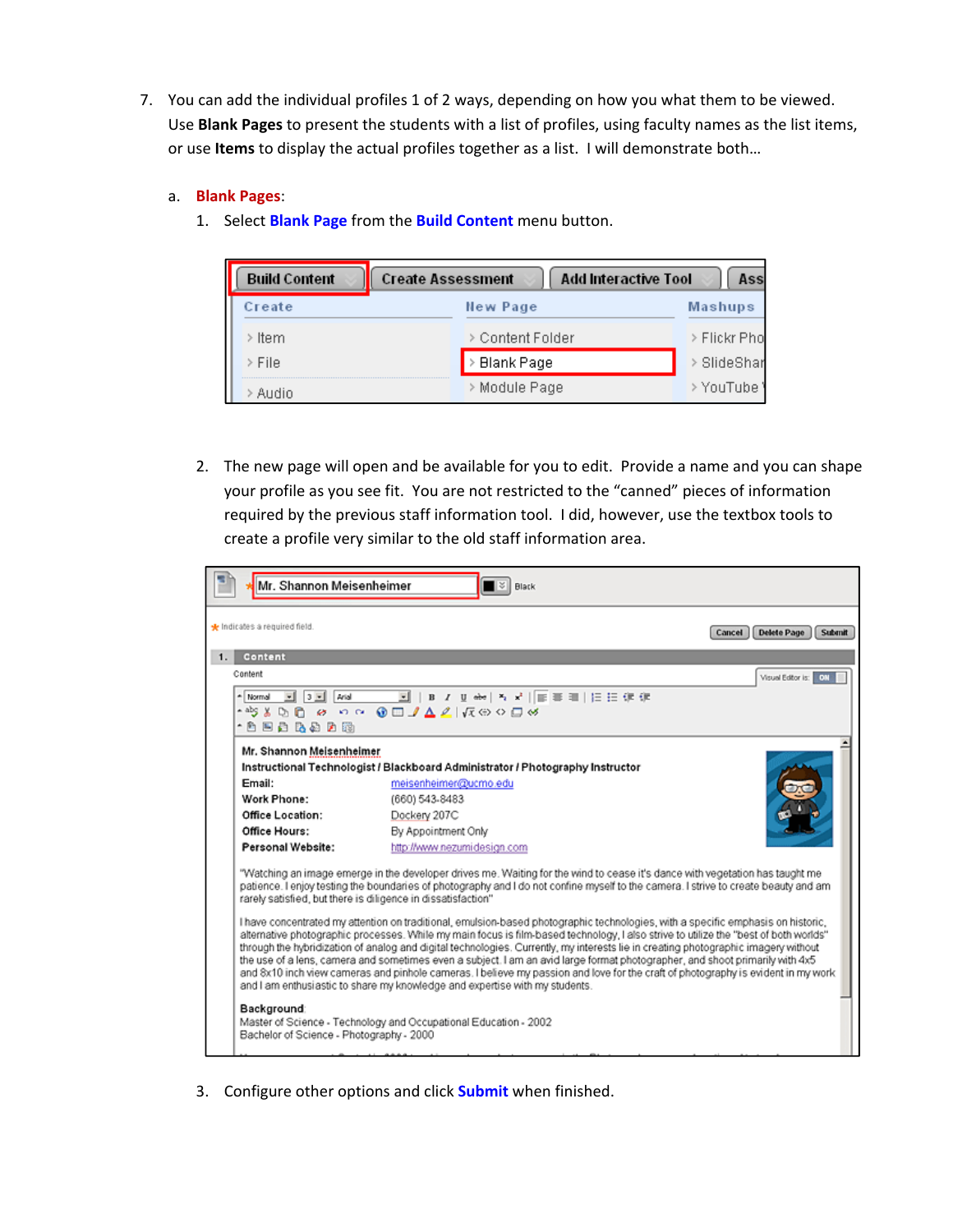- 4. Repeat steps a1‐ a3 for each profile needed.
- 5. When creating profiles as **Blank Pages**, the profile list would display as follows:

| <b>Faculty Information - Multiple</b> |  |  |
|---------------------------------------|--|--|
| Mr. Shannon Meisenheimer              |  |  |
| Mrs Jane Doe                          |  |  |

### b. **Items:**

1. Select **Item** from the **Build Content** menu button.

| <b>Build Content</b> | <b>Add Interactive Tool</b><br><b>Create Assessment</b><br>Assign |                |                 |  |
|----------------------|-------------------------------------------------------------------|----------------|-----------------|--|
| Create               |                                                                   | New Page       | Mashups         |  |
| Item                 |                                                                   | Content Folder | > Flickr Photo  |  |
| > File               |                                                                   | Blank Page     | > SlideShare Pr |  |
| Audio                |                                                                   | Module Page    | > YouTube Vide  |  |

2. The new item will open and be available for you to edit. Provide a name and you can shape your profile as you see fit. You are not restricted to the "canned" pieces of information required by the previous staff information tool. I did, however, use the textbox tools to create a profile very similar to the old staff information area.

| * Name                                                                                            | Mr. Shannon Meisenheimer                                                                                                                                                                                                                                                                                                            |  |
|---------------------------------------------------------------------------------------------------|-------------------------------------------------------------------------------------------------------------------------------------------------------------------------------------------------------------------------------------------------------------------------------------------------------------------------------------|--|
| Color of Name                                                                                     | s.<br><b>Black</b>                                                                                                                                                                                                                                                                                                                  |  |
| Text                                                                                              | Visual Editor is: 01                                                                                                                                                                                                                                                                                                                |  |
| $\frac{1}{2}$ 3 $\frac{1}{2}$<br>Arial<br>- Normal<br>– abg ∦<br>$\,\cdot\,$ de de de $\,\cdot\,$ | E<br><b>DO 8 00 001ALIROOD</b>                                                                                                                                                                                                                                                                                                      |  |
|                                                                                                   | Instructional Technologist / Blackboard Administrator / Photography Instructor                                                                                                                                                                                                                                                      |  |
| Email:                                                                                            | meisenheimer@ucmo.edu                                                                                                                                                                                                                                                                                                               |  |
| Work Phone:                                                                                       | (660) 543-8483                                                                                                                                                                                                                                                                                                                      |  |
| <b>Office Location:</b>                                                                           | Dockery 207C                                                                                                                                                                                                                                                                                                                        |  |
| Office Hours:                                                                                     | By Appointment Only                                                                                                                                                                                                                                                                                                                 |  |
| Personal Website:                                                                                 | http://www.nezumidesign.com                                                                                                                                                                                                                                                                                                         |  |
|                                                                                                   | "Watching an image emerge in the developer drives me. Waiting for the wind to cease it's dance with vegetation has taught me<br>patience. I enjoy testing the boundaries of photography and I do not confine myself to the camera. I strive to create beauty and am<br>rarely satisfied, but there is diligence in dissatisfaction" |  |
| - Path: body                                                                                      | I have concentrated my attention on traditional, emulsion hased photographic technologies, with a specific emphasis on historic                                                                                                                                                                                                     |  |
|                                                                                                   | $=$ 0 $=$                                                                                                                                                                                                                                                                                                                           |  |
| Save as HTML Object                                                                               |                                                                                                                                                                                                                                                                                                                                     |  |